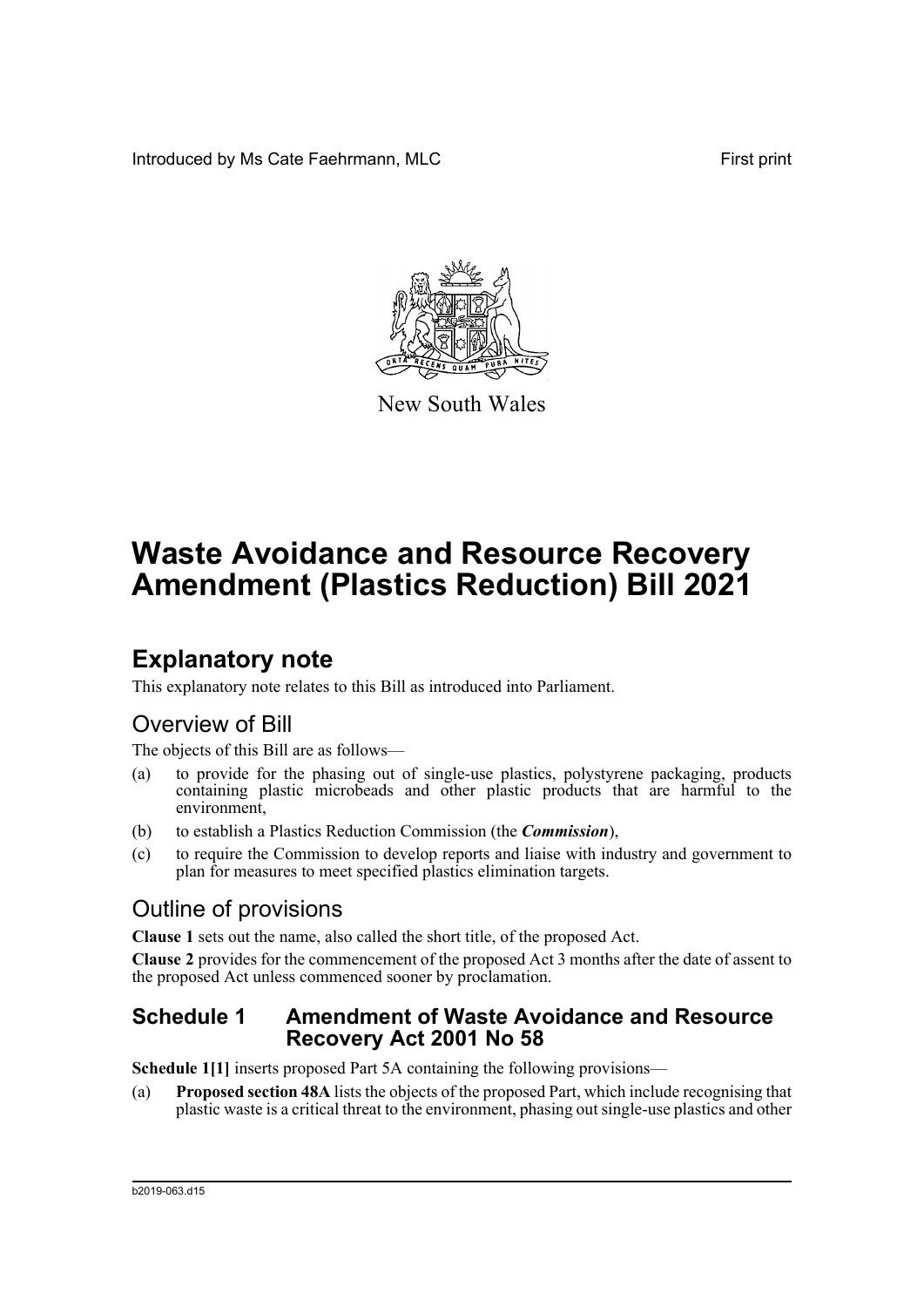products that have a harmful impact on the environment and encouraging more conscious consumption of resources in the community through public education.

- (b) **Proposed section 48B** inserts definitions used in the proposed Part.
- (c) **Proposed section 48C** requires the Commission to conduct inquiries and prepare reports on the management of plastic waste, mechanisms to reduce plastics pollution and compliance with the plastics elimination targets established under the proposed Part.
- (d) **Proposed section 48D** requires the Commission to liaise with industry and government to develop strategies to achieve each of the following plastics elimination targets-
	- (i) reducing the amount of plastic waste by 90%, from 2019 levels, by the end of 2022,
	- (ii) eliminating plastic resin pellets used in industrial processes from matter that is discharged or deposited into the environment by the end of 2022,
	- (iii) ensuring that, by the end of 2024, all new washing machines are fitted with a lint filter that is capable of trapping microplastics and microfibres that are loosened during the laundering of synthetic fabrics,
	- (iv) ensuring that, by the end of 2024, all packaging used in the State is recyclable, compostable or reusable,
	- (v) ensuring that, by the end of 2024, all packaging used in the State is comprised of at least 30% recycled plastic,
	- (vi) eliminating types of plastic waste listed in the table to the proposed section from matter that is discharged or deposited into the environment by the date or period specified.
- (e) **Proposed section 48E** provides that the regulations may prescribe other types of single-use plastic waste for the purposes of proposed section 48D. The Minister may recommend the making of a regulation only if certain requirements are met.
- (f) **Proposed section 48F** requires the Premier to ensure that the plastics elimination targets are met.
- (g) **Proposed section 48G** makes it clear that the plastics elimination targets are subject to meeting the access needs of people who, because of a physical or other condition, need the items to be able to eat or drink safely, independently and in comfort or for medical or health-related purposes.
- (h) **Proposed section 48H** requires the Minister to take all steps reasonably necessary to convene a meeting of responsible Ministers of the Commonwealth and other States and Territories for the purpose of achieving prohibitions on the manufacture or sale in New South Wales of specific items in accordance with the plastics elimination targets established under the proposed Part.
- (i) **Proposed section 48I** requires the Commission to prepare a threat abatement plan in relation to plastics pollution following a period of public consultation.
- (j) **Proposed section 48J** requires Ministers and public authorities, including the Environment Protection Authority, to take appropriate action available to them to implement the measures included in a threat abatement plan for which they are responsible and prohibits them from making decisions that are inconsistent with the provisions of a threat abatement plan.
- (k) **Proposed section 48K** provides that the regulations may make provision for or about the implementation and operation of a threat abatement plan in connection with an item of plastic waste, group of items of plastic waste or an industry in New South Wales and that the regulations may create offences relating to carrying out activities in contravention of a threat abatement plan.
- (l) **Proposed section 48L** establishes a Plastics Reduction Commission as a body corporate, the functions of which are exercisable by the person who holds the office of Commissioner.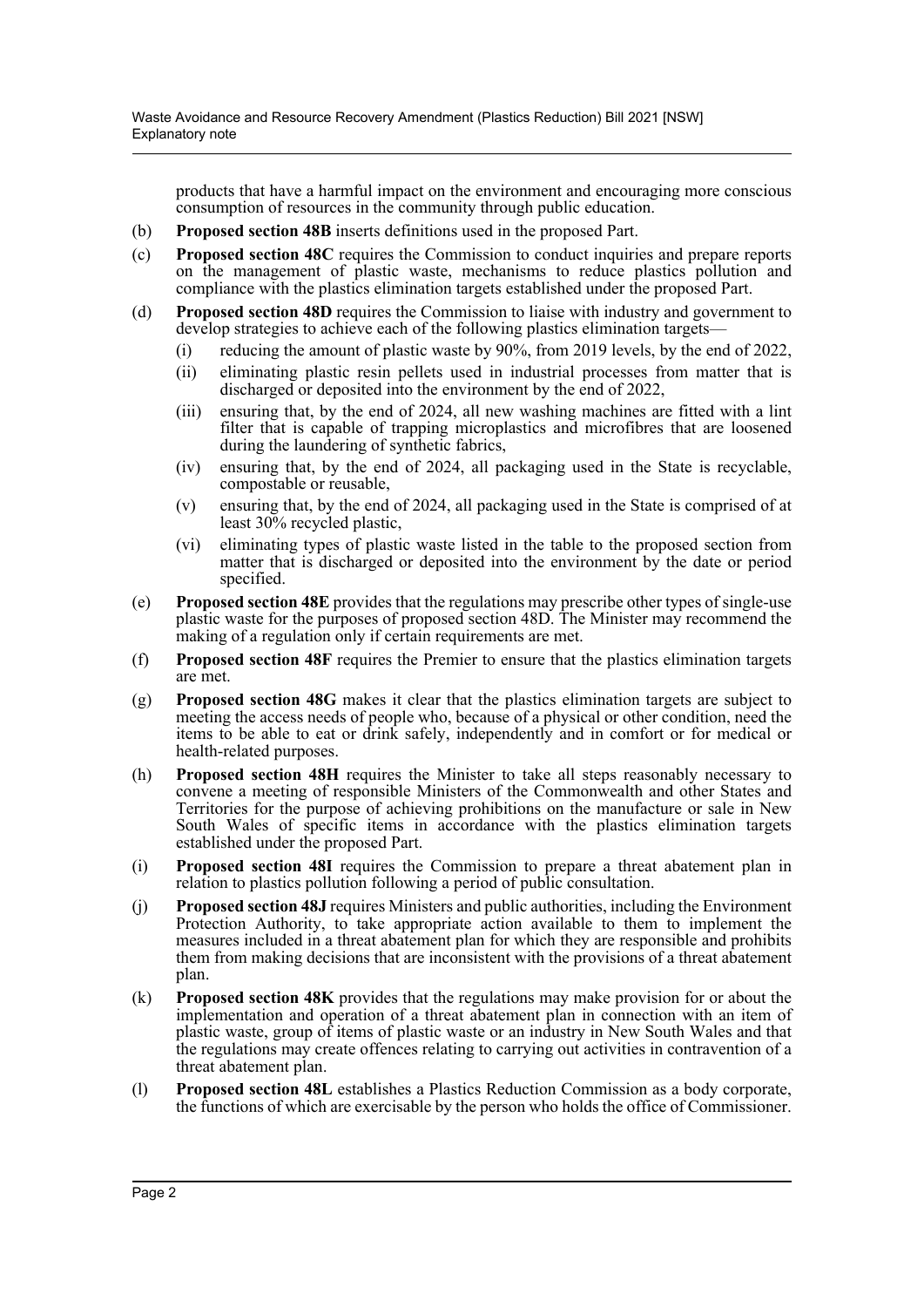Waste Avoidance and Resource Recovery Amendment (Plastics Reduction) Bill 2021 [NSW] Explanatory note

- (m) **Proposed section 48M** creates the office of Commissioner for the Plastics Reduction Commission.
- (n) **Proposed section 48N** creates 3 offices of Assistant Commissioner.
- (o) **Proposed section 48O** provides that the Commission is subject to Ministerial control, other than in relation to the preparation and contents of any advice, report or recommendation of the Commission.
- (p) **Proposed section 48P** provides that the general function of the Commission is to provide the Minister with independent advice on the management of plastics pollution and lists further specific functions of the Commission.
- (q) **Proposed section 48Q** requires the Commission to make an annual report to Parliament, which includes an evaluation of the progress of the Minister in achieving the targets created by the proposed Part and a description of the Commission's activities during that year in relation to each of the Commission's functions.
- (r) **Proposed section 48R** authorises the Commission to enter into arrangements with a government agency or other body or person, including the engagement of consultants, for the provision of assistance to the Commission in connection with the exercise of its functions.
- (s) **Proposed section 48S** authorises the Commission to delegate its functions, other than the power of delegation, to an Assistant Commissioner or to a committee.

**Schedule 1[2]** provides for the regulations to make provision for or about the disclosure of pecuniary interests by the Commissioner and an Assistant Commissioner.

**Schedule 1[3]** inserts a Schedule of provisions relating to the Commissioner and the Assistant Commissioners.

### **Schedule 2 Amendment of Statutory and Other Offices Remuneration Act 1975 (1976 No 4)**

**Schedule 2** includes the offices of the full-time Commissioner and a full-time Assistant Commissioner in the list of public offices in Schedule 2, Part 1 of the *Statutory and Other Offices Remuneration Act 1975*.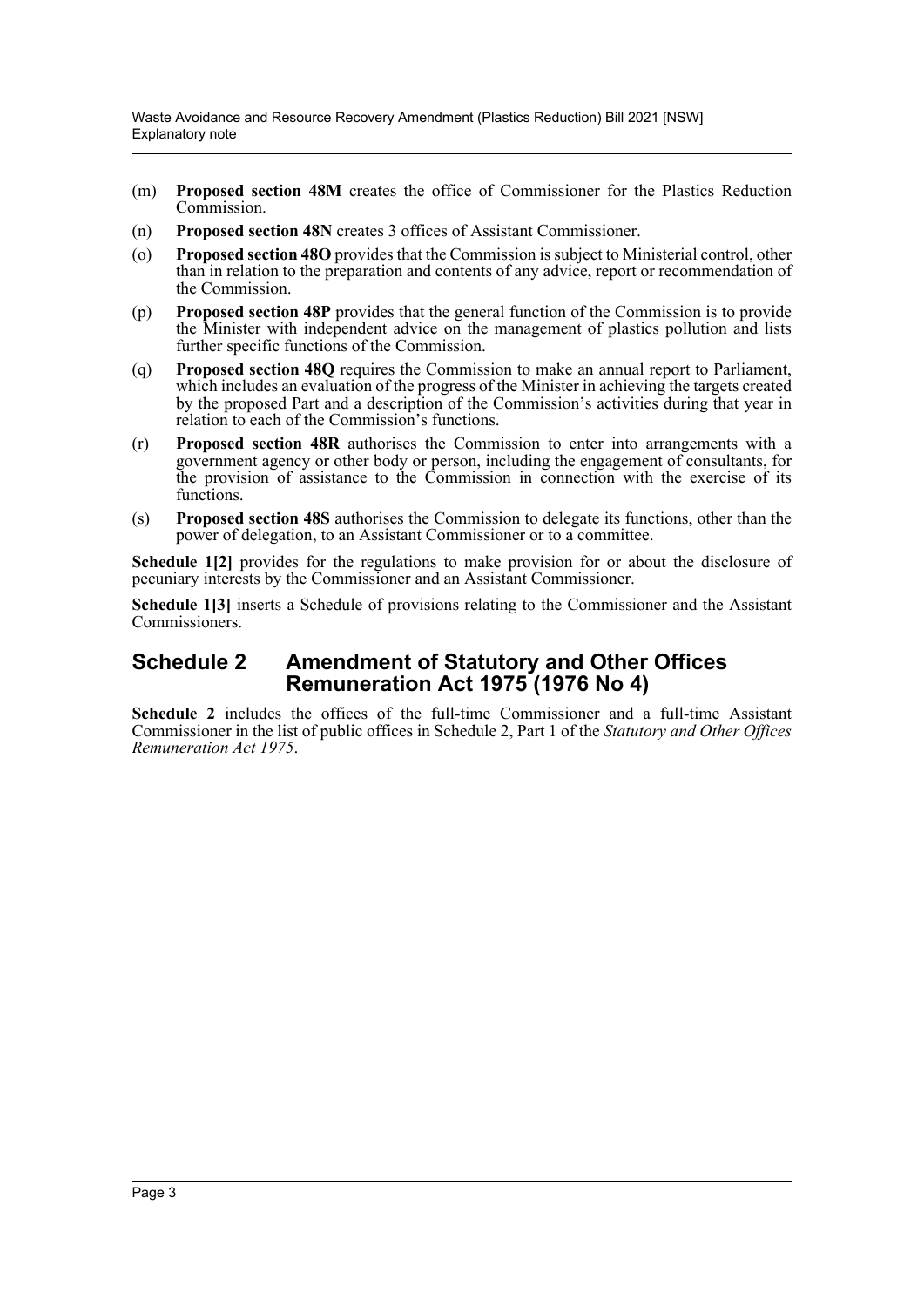Introduced by Ms Cate Faehrmann, MLC First print



New South Wales

# **Waste Avoidance and Resource Recovery Amendment (Plastics Reduction) Bill 2021**

## **Contents**

|                   |                                                                                        | Page          |
|-------------------|----------------------------------------------------------------------------------------|---------------|
|                   | Name of Act                                                                            | 2             |
|                   | Commencement                                                                           | $\mathcal{P}$ |
| Schedule 1        | <b>Amendment of Waste Avoidance and Resource Recovery Act 2001</b><br><b>No 58</b>     |               |
| <b>Schedule 2</b> | <b>Amendment of Statutory and Other Offices Remuneration Act 1975</b><br>$(1976$ No 4) |               |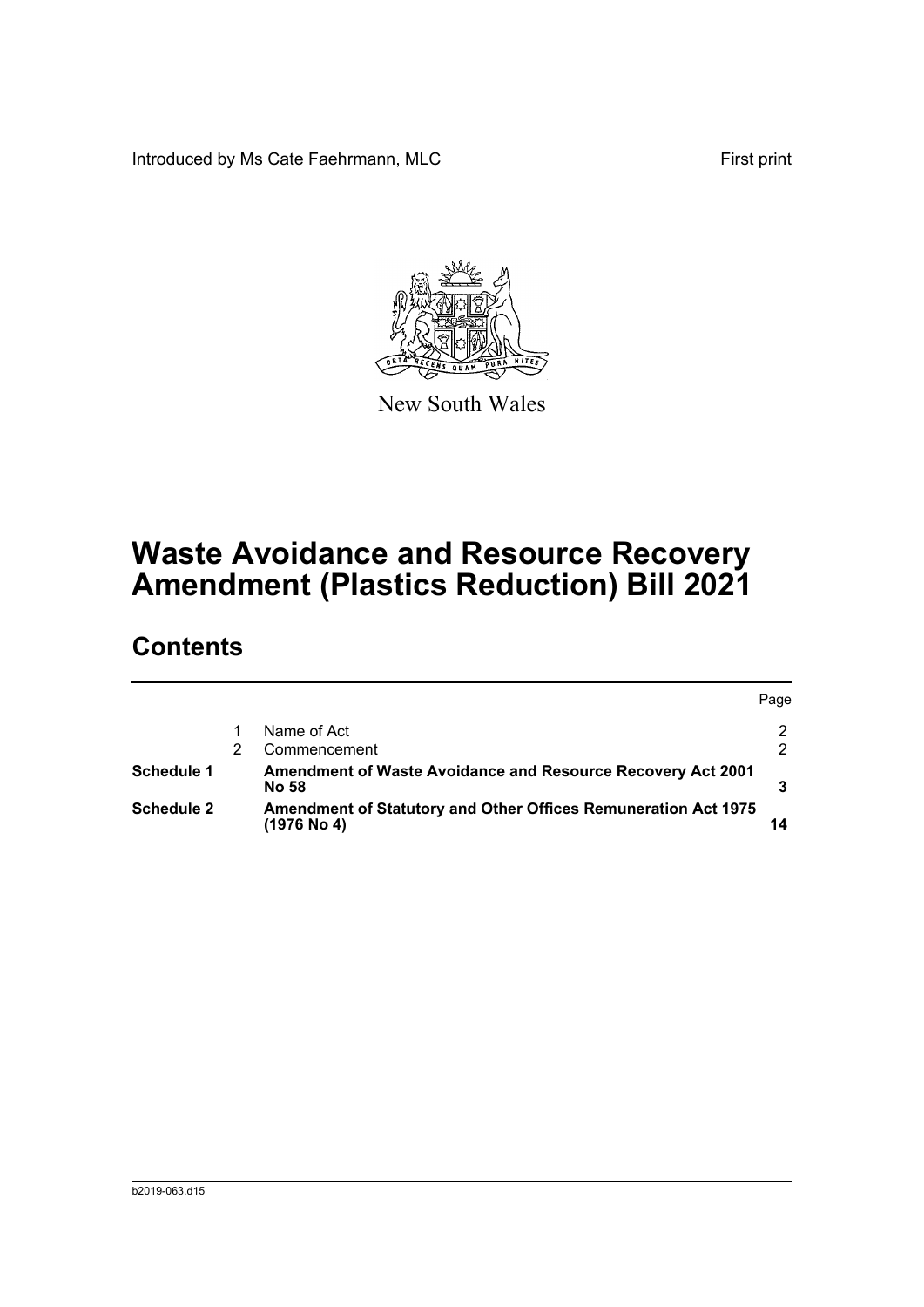

New South Wales

# **Waste Avoidance and Resource Recovery Amendment (Plastics Reduction) Bill 2021**

No , 2021

### **A Bill for**

An Act to amend the *Waste Avoidance and Resource Recovery Act 2001* to phase out the use of single-use plastics and certain other products that have a harmful impact on the environment; and for other purposes.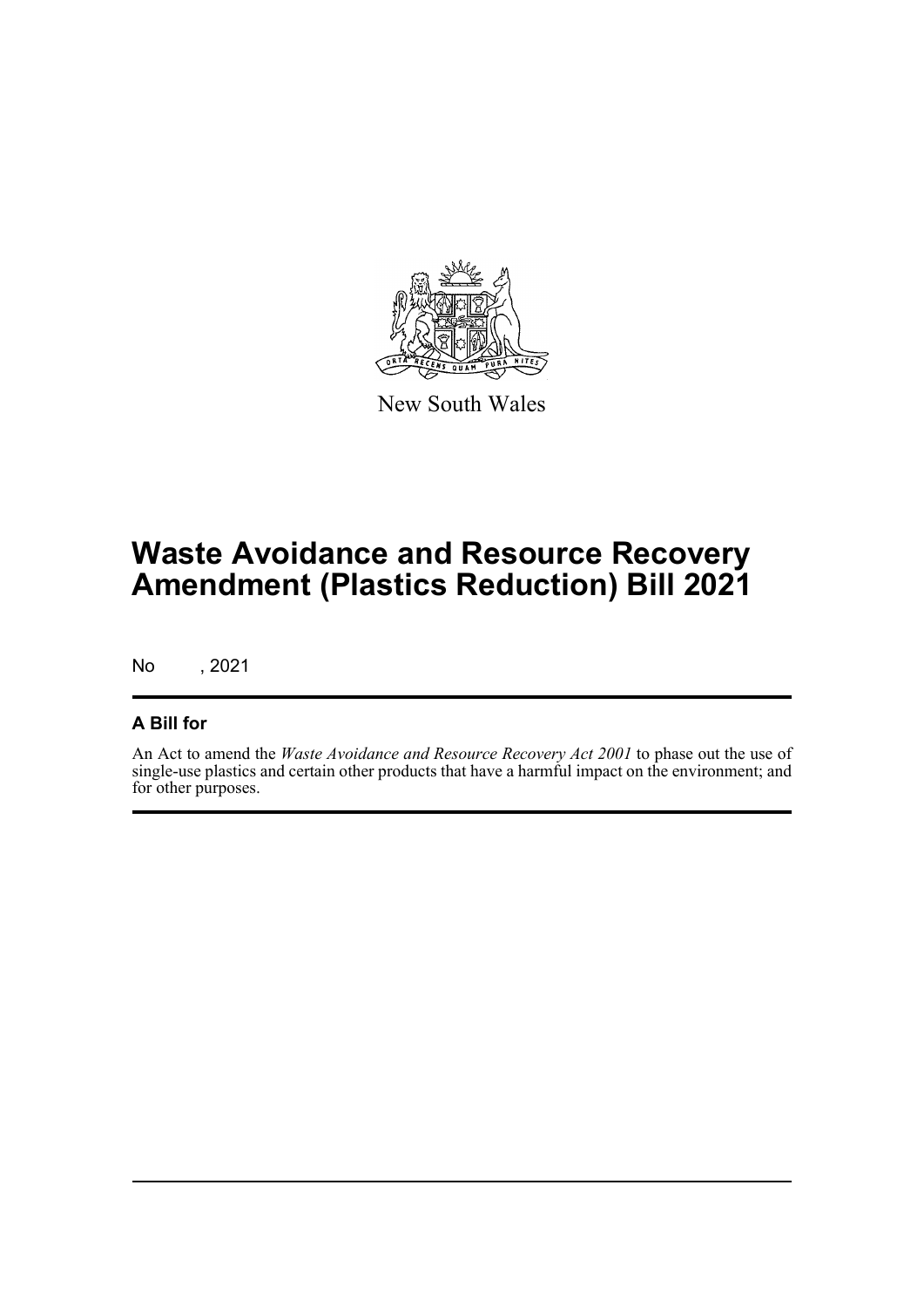Waste Avoidance and Resource Recovery Amendment (Plastics Reduction) Bill 2021 [NSW]

<span id="page-5-1"></span><span id="page-5-0"></span>

| The Legislature of New South Wales enacts—                                                                   |        |
|--------------------------------------------------------------------------------------------------------------|--------|
| Name of Act                                                                                                  | 2      |
| This Act is the <i>Waste Avoidance and Resource Recovery Amendment (Plastics</i><br>Reduction) Act 2021.     | 3<br>4 |
| <b>Commencement</b>                                                                                          | 5      |
| This Act commences 3 months after the date of assent to this Act unless commenced<br>sooner by proclamation. | 6      |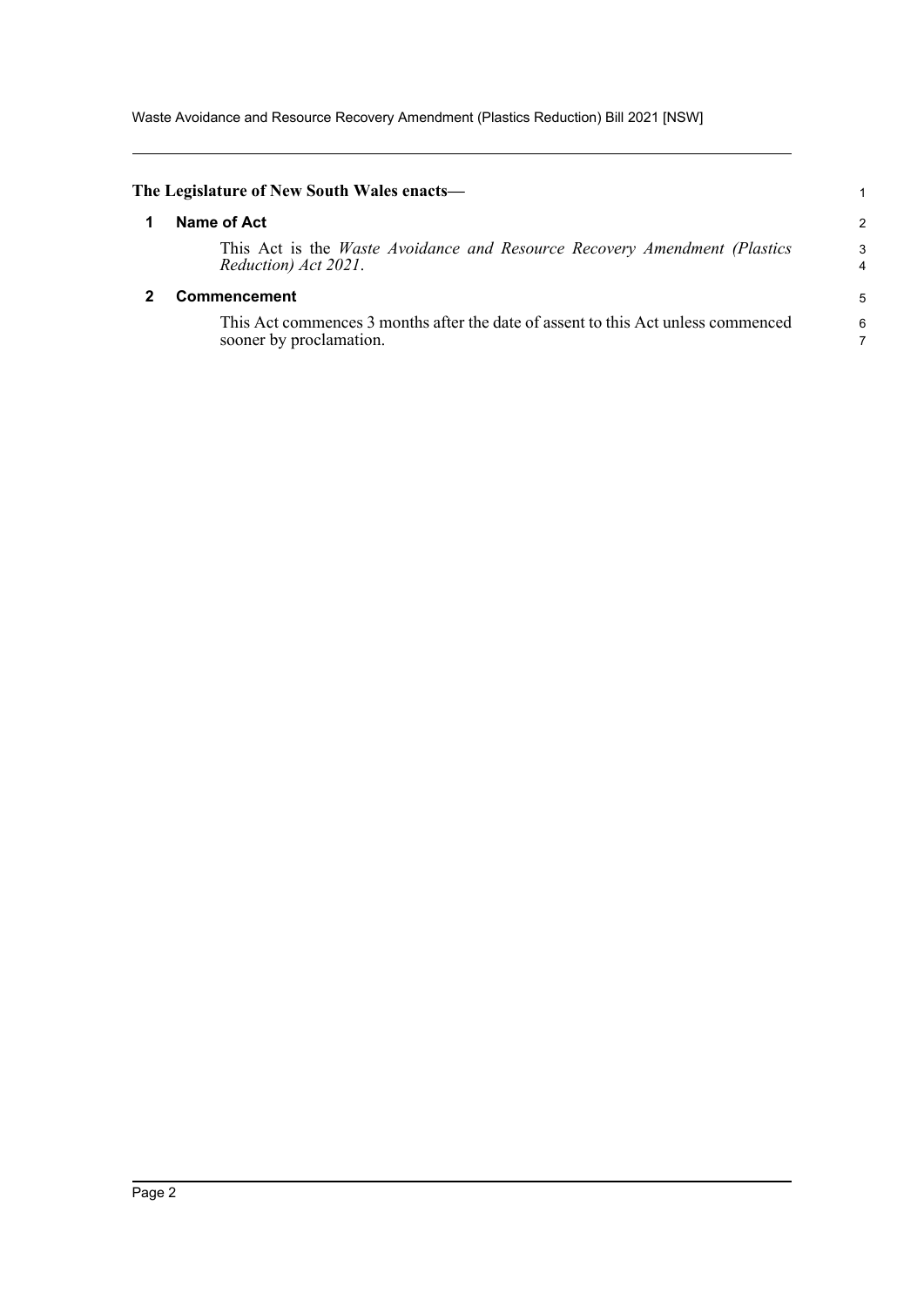<span id="page-6-0"></span>

| <b>Schedule 1</b> |                               |                      | <b>Amendment of Waste Avoidance and Resource</b><br>Recovery Act 2001 No 58 | $\mathbf{1}$<br>$\overline{c}$                                                                                                        |                |
|-------------------|-------------------------------|----------------------|-----------------------------------------------------------------------------|---------------------------------------------------------------------------------------------------------------------------------------|----------------|
| [1]               | Part 5A                       |                      |                                                                             |                                                                                                                                       | 3              |
|                   |                               | Insert after Part 5— |                                                                             |                                                                                                                                       | 4              |
|                   |                               |                      |                                                                             |                                                                                                                                       |                |
|                   |                               |                      |                                                                             | <b>Part 5A Plastics reduction</b>                                                                                                     | 5              |
|                   |                               | <b>Division 1</b>    |                                                                             | <b>Preliminary</b>                                                                                                                    | 6              |
|                   | 48A<br><b>Objects of Part</b> |                      |                                                                             |                                                                                                                                       | $\overline{7}$ |
|                   |                               |                      |                                                                             | The objects of this Part are as follows—                                                                                              | 8              |
|                   |                               |                      | (a)                                                                         | to recognise that plastic waste is a critical threat to the environment,                                                              | $9\,$          |
|                   |                               |                      | (b)                                                                         | to phase out single-use plastics and other products that have a harmful<br>impact on the environment,                                 | 10<br>11       |
|                   |                               |                      | (c)                                                                         | to encourage more conscious consumption of resources in the<br>community through public education,                                    | 12<br>13       |
|                   |                               |                      | (d)                                                                         | to support research initiatives into plastic waste and its impact on the<br>environment,                                              | 14<br>15       |
|                   |                               |                      | (e)                                                                         | to promote producer responsibility to ensure better environmental and<br>social outcomes through improved design,                     | 16<br>17       |
|                   |                               |                      | (f)                                                                         | to support a circular economy in which materials are used, collected,<br>recovered and reused.                                        | 18<br>19       |
|                   | 48B                           |                      | <b>Definitions</b>                                                          |                                                                                                                                       | 20             |
|                   |                               |                      |                                                                             | In this Part-                                                                                                                         | 21             |
|                   |                               |                      |                                                                             | <b>Assistant Commissioner</b> means an Assistant Commissioner for the<br>Commission appointed under section 48N.                      | 22<br>23       |
|                   |                               |                      |                                                                             | <b>Commission</b> means the Plastics Reduction Commission established under<br>section 48L.                                           | 24<br>25       |
|                   |                               |                      |                                                                             | <b>Commissioner</b> means the Commissioner for the Commission appointed under<br>section 48M.                                         | 26<br>27       |
|                   |                               |                      |                                                                             | elimination target date-see section 48D.                                                                                              | 28             |
|                   |                               |                      |                                                                             | <i>microplastics</i> means plastics smaller than 5 millimetres in size, and includes<br>microbeads.                                   | 29<br>30       |
|                   |                               |                      |                                                                             | <i>plastic waste</i> means items that—                                                                                                | 31             |
|                   |                               |                      | (a)                                                                         | are made of plastic-                                                                                                                  | 32             |
|                   |                               |                      |                                                                             | whether alone or in combination with other materials, including<br>(i)<br>plant materials, and                                        | 33<br>34       |
|                   |                               |                      |                                                                             | whether or not the items are processed, recycled, reused or<br>(i)<br>recovered, and                                                  | 35<br>36       |
|                   |                               |                      | (b)                                                                         | are discharged or deposited into the environment in a volume,<br>constituency or manner that causes an alteration in the environment. | 37<br>38       |
|                   |                               |                      |                                                                             | <b>Example-</b> The following are some examples of plastic waste-                                                                     | 39             |
|                   |                               |                      | (a)                                                                         | single-use plastic bags,                                                                                                              | 40             |
|                   |                               |                      | (b)                                                                         | microbeads that are intentionally added to personal products or detergents<br>during the manufacture of the products or detergents,   | 41<br>42       |
|                   |                               |                      | (c)                                                                         | single-use plastic cutlery,                                                                                                           | 43             |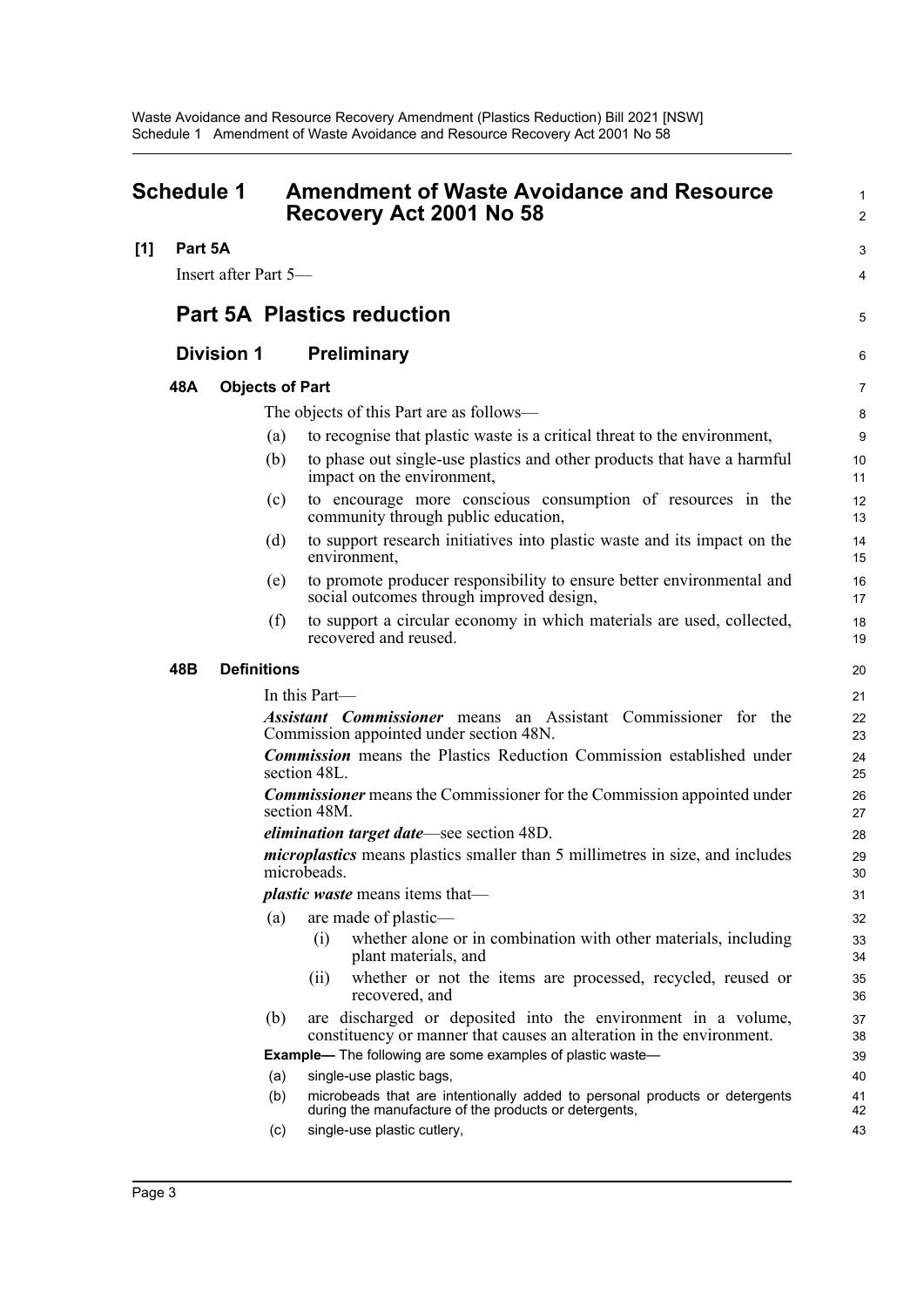Waste Avoidance and Resource Recovery Amendment (Plastics Reduction) Bill 2021 [NSW] Schedule 1 Amendment of Waste Avoidance and Resource Recovery Act 2001 No 58

|     |                   | (d)<br>(e)<br>(f)<br>(g) | plastic drinking straws,<br>disposable plastic cups, including disposable coffee cups and lids for the cups,<br>containers for food or beverages that are made from polystyrene,<br>packaging that is made from polystyrene or polyethylene.<br><i>plastics elimination targets</i> means the targets specified in section 48D.<br><i>plastics pollution</i> means pollution of the environment by plastic waste.<br><i>threat abatement plan</i> means a threat abatement plan in relation to plastics<br>pollution prepared under section 48I. | 1<br>$\overline{\mathbf{c}}$<br>3<br>4<br>5<br>6<br>7<br>8 |
|-----|-------------------|--------------------------|--------------------------------------------------------------------------------------------------------------------------------------------------------------------------------------------------------------------------------------------------------------------------------------------------------------------------------------------------------------------------------------------------------------------------------------------------------------------------------------------------------------------------------------------------|------------------------------------------------------------|
|     | <b>Division 2</b> |                          | Planning for elimination of plastics pollution                                                                                                                                                                                                                                                                                                                                                                                                                                                                                                   | 9                                                          |
| 48C |                   |                          | Commission required to undertake inquiries and prepare reports                                                                                                                                                                                                                                                                                                                                                                                                                                                                                   | 10                                                         |
|     | (1)               |                          | The Commission must conduct inquiries relating to plastics pollution,<br>including—                                                                                                                                                                                                                                                                                                                                                                                                                                                              | 11<br>12                                                   |
|     |                   | (a)                      | the management of plastic waste, and                                                                                                                                                                                                                                                                                                                                                                                                                                                                                                             | 13                                                         |
|     |                   | (b)                      | mechanisms to reduce plastics pollution, and                                                                                                                                                                                                                                                                                                                                                                                                                                                                                                     | 14                                                         |
|     |                   | (c)                      | compliance with the plastics elimination targets.                                                                                                                                                                                                                                                                                                                                                                                                                                                                                                | 15                                                         |
|     | (2)               |                          | The Commission must prepare reports on the outcomes of the inquiries and<br>make them publicly available.                                                                                                                                                                                                                                                                                                                                                                                                                                        | 16<br>17                                                   |
| 48D |                   |                          | Commission to plan to eliminate plastics pollution by 2025                                                                                                                                                                                                                                                                                                                                                                                                                                                                                       | 18                                                         |
|     |                   |                          | The Commission must liaise with industry and government to develop<br>strategies to achieve each of the following targets—                                                                                                                                                                                                                                                                                                                                                                                                                       | 19<br>20                                                   |
|     |                   | (a)                      | reducing the amount of plastic waste by 90%, from 2019 levels, by the<br>end of $2022$ ,                                                                                                                                                                                                                                                                                                                                                                                                                                                         | 21<br>22                                                   |
|     |                   | (b)                      | eliminating plastic resin pellets used in industrial processes from matter<br>that is discharged or deposited into the environment by the end of 2022,                                                                                                                                                                                                                                                                                                                                                                                           | 23<br>24                                                   |
|     |                   | (c)                      | ensuring that, by the end of 2024, all new washing machines are fitted<br>with a lint filter capable of trapping microplastics and microfibres that<br>are loosened during the laundering of synthetic fabrics,                                                                                                                                                                                                                                                                                                                                  | 25<br>26<br>27                                             |
|     |                   | (d)                      | ensuring that, by the end of 2024, all packaging used in the State is<br>recyclable, compostable or reusable,                                                                                                                                                                                                                                                                                                                                                                                                                                    | 28<br>29                                                   |
|     |                   | (e)                      | ensuring that, by the end of 2024, all plastic packaging used in the State<br>is comprised of at least 30% recycled plastic,                                                                                                                                                                                                                                                                                                                                                                                                                     | 30<br>31                                                   |
|     |                   | (f)                      | eliminating each type of plastic waste listed in the table to this section<br>from any matter that is discharged or deposited into the environment by<br>the date or period specified (the <i>elimination target date</i> ).                                                                                                                                                                                                                                                                                                                     | 32<br>33<br>34                                             |

| Type of plastic waste                                                                                                                      | <b>Elimination target date</b>                                  |
|--------------------------------------------------------------------------------------------------------------------------------------------|-----------------------------------------------------------------|
| Single-use plastic bags                                                                                                                    | 3 months after the date on<br>which this Part commences         |
| Oxo-degradable plastic                                                                                                                     | 3 months after the date on<br>which this Part commences         |
| Cosmetics, personal hygiene products or 3 months after the date on<br>household detergents containing microbeads which this Part commences | 3 months after the date on                                      |
| Plastic waste prescribed by the regulations<br>under section 48E                                                                           | 3 months after the date on<br>which the regulations<br>commence |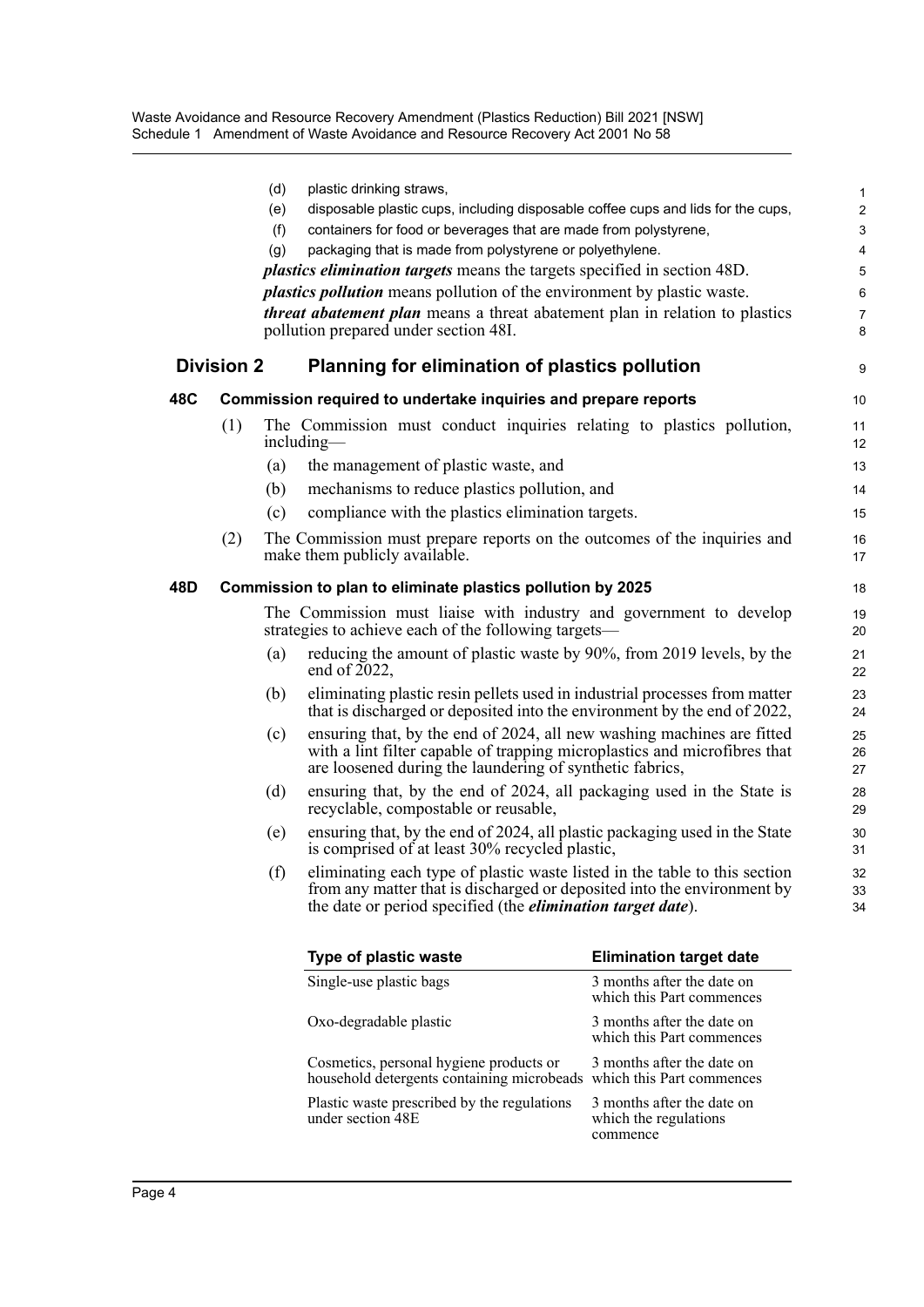| Type of plastic waste                                                             | <b>Elimination target date</b>                           |
|-----------------------------------------------------------------------------------|----------------------------------------------------------|
| Plastic drinking straws                                                           | 6 months after the date on<br>which this Part commences  |
| Plastic drink stirrers                                                            | 6 months after the date on<br>which this Part commences  |
| Balloons containing plastic                                                       | 6 months after the date on<br>which this Part commences  |
| Plastic ring carriers for beverage containers                                     | 6 months after the date on<br>which this Part commences  |
| Confection sticks                                                                 | 6 months after the date on<br>which this Part commences  |
| Reusable plastic bags                                                             | 6 months after the date on<br>which this Part commences  |
| Single-use expanded polystyrene food and<br>beverage containers                   | 6 months after the date on<br>which this Part commences  |
| Plastic cotton buds                                                               | 6 months after the date on<br>which this Part commences  |
| Plastic takeaway sauce containers                                                 | 6 months after the date on<br>which this Part commences  |
| Plastic fruit and vegetable packaging                                             | 6 months after the date on<br>which this Part commences  |
| Plastic newspaper and magazine packaging                                          | 6 months after the date on<br>which this Part commences  |
| Single-use plastic tablecloths                                                    | 6 months after the date on<br>which this Part commences  |
| Single-use plastic cutlery                                                        | 18 months after the date on<br>which this Part commences |
| Non-compostable cigarettes                                                        | 18 months after the date on<br>which this Part commences |
| Polystyrene packaging                                                             | 18 months after the date on<br>which this Part commences |
| Plastic takeaway food containers, other than<br>plastic takeaway sauce containers | 18 months after the date on<br>which this Part commences |
| Polystyrene waffle pods used in construction 18 months after the date on          | which this Part commences                                |
| Non-recyclable and non-compostable<br>beverage containers                         | 3 years after the date on which<br>this Part commences   |
| All petroleum-based single-use plastics                                           | 3 years after the date on which<br>this Part commences   |

#### **48E Regulations may prescribe further single-use plastic waste that must be eliminated**

- (1) The regulations may prescribe other types of single-use plastic waste for the purposes of section 48D(f). **Note.** The prescribed single-use plastic waste will have an elimination target date that is 3 months after the date on which the regulation made under this section commences.
- (2) The Minister must not recommend the making of a regulation under this section unless the Minister—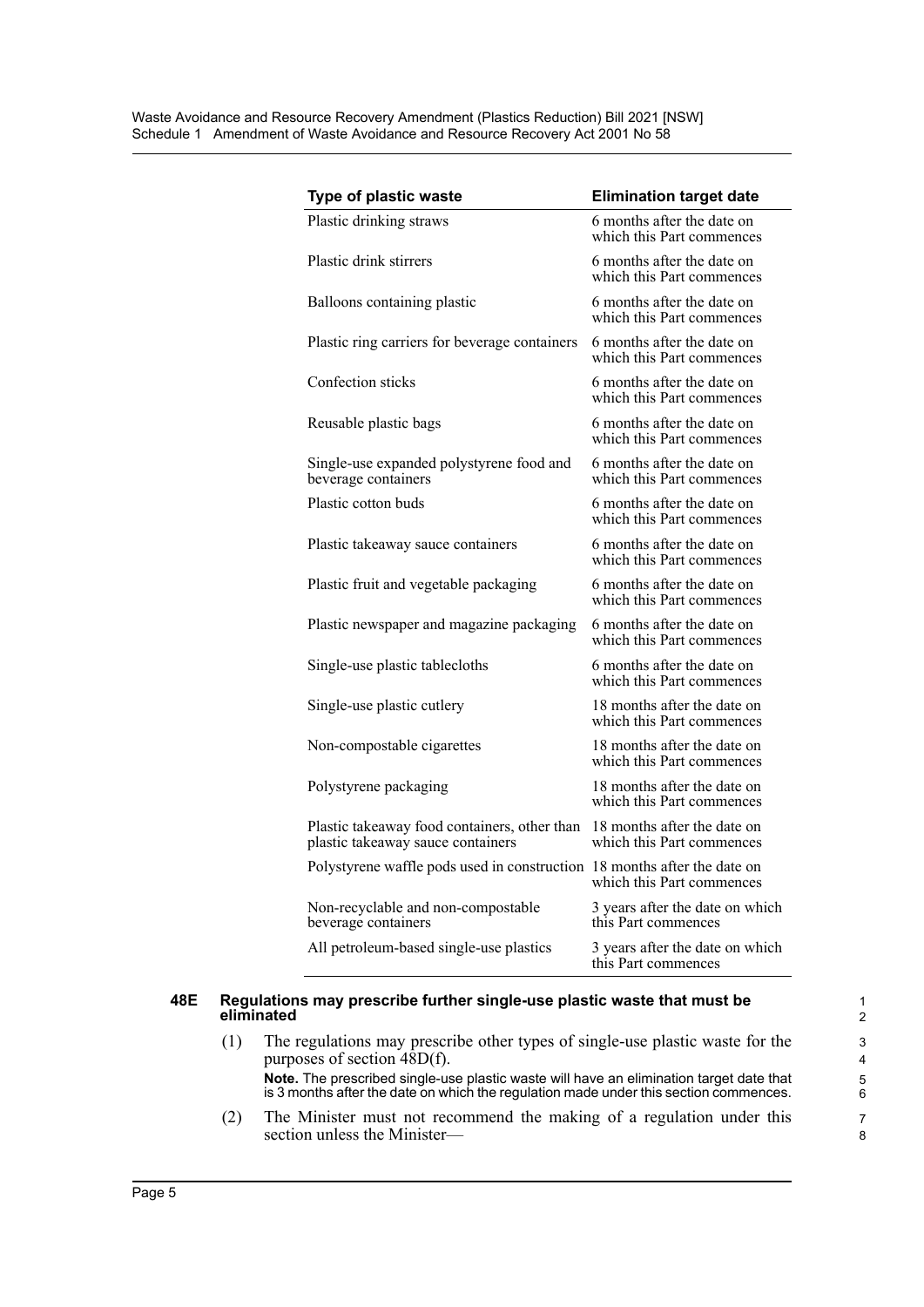|     |                   | (a) | publishes a notice in the Gazette in relation to the proposed regulation,<br>and                                                                                                                                                                                                                                                                            | 1<br>$\overline{c}$          |
|-----|-------------------|-----|-------------------------------------------------------------------------------------------------------------------------------------------------------------------------------------------------------------------------------------------------------------------------------------------------------------------------------------------------------------|------------------------------|
|     |                   | (b) | invites submissions on the proposed regulation, and                                                                                                                                                                                                                                                                                                         | 3                            |
|     |                   | (c) | considers the submissions received, and                                                                                                                                                                                                                                                                                                                     | 4                            |
|     |                   | (d) | considers the availability and appropriateness of an alternative product<br>that may be used to substitute the single-use plastic waste subject of the<br>proposed regulation.                                                                                                                                                                              | 5<br>$\,6$<br>$\overline{7}$ |
|     | (3)               |     | The notice must-                                                                                                                                                                                                                                                                                                                                            | 8                            |
|     |                   | (a) | specify the type of single-use plastic waste that is prescribed in the<br>proposed regulation for the purposes of this section, together with<br>reasons, and                                                                                                                                                                                               | 9<br>10<br>11                |
|     |                   | (b) | invite submissions within a specified time, not less than 28 days after<br>the day of publishing the notice.                                                                                                                                                                                                                                                | 12<br>13                     |
| 48F |                   |     | Premier to ensure plastics elimination targets are met                                                                                                                                                                                                                                                                                                      | 14                           |
|     |                   |     | The Premier must ensure that the plastics elimination targets are met.                                                                                                                                                                                                                                                                                      | 15                           |
| 48G |                   |     | Requirement to ensure accessible items remain available                                                                                                                                                                                                                                                                                                     | 16                           |
|     | (1)               |     | The plastics elimination targets are subject to any legitimate reason for<br>manufacturing, selling or distributing single-use plastics—                                                                                                                                                                                                                    | 17<br>18                     |
|     |                   | (a) | that meet the access needs of people who, because of a physical or other<br>condition, need the items to be able to eat or drink safely, independently<br>and in comfort, or                                                                                                                                                                                | 19<br>20<br>21               |
|     |                   | (b) | that are required for medical, therapeutic or health-related purposes.                                                                                                                                                                                                                                                                                      | 22                           |
|     | (2)               |     | The Commission must undertake inquiries, prepare reports and liaise with<br>industry and government to develop strategies to develop affordable and<br>effective non-plastic alternatives to single-use plastic items required for the<br>purposes specified in subsection (1).                                                                             | 23<br>24<br>25<br>26         |
| 48H |                   |     | Minister to convene meeting of Commonwealth, State and Territory Ministers                                                                                                                                                                                                                                                                                  | 27                           |
|     |                   |     | The Minister must take all reasonable steps to convene a meeting of<br>responsible Ministers of the Commonwealth and other States and Territories<br>for the purpose of achieving prohibitions on the manufacture or sale in this<br>State of washing machines, or specific items of plastic waste, in accordance<br>with the plastics elimination targets. | 28<br>29<br>30<br>31<br>32   |
|     | <b>Division 3</b> |     | Threat abatement plans in relation to plastics pollution                                                                                                                                                                                                                                                                                                    | 33                           |
| 48I |                   |     | <b>Threat abatement plans</b>                                                                                                                                                                                                                                                                                                                               | 34                           |
|     | (1)               |     | The Commission must prepare a threat abatement plan in relation to plastics<br>pollution.                                                                                                                                                                                                                                                                   | 35<br>36                     |
|     | (2)               |     | The objectives of a threat abatement plan are—                                                                                                                                                                                                                                                                                                              | 37                           |
|     |                   | (a) | to manage plastic waste so as to abate, ameliorate or eliminate its<br>adverse effects on the environment, and                                                                                                                                                                                                                                              | 38<br>39                     |
|     |                   | (b) | to implement measures necessary to meet the plastics elimination<br>targets.                                                                                                                                                                                                                                                                                | 40<br>41                     |
|     | (3)               |     | A threat abatement plan must, without limitation, do all of the following—                                                                                                                                                                                                                                                                                  | 42                           |
|     |                   | (a) | identify the prevalence of plastics pollution and the impact of that<br>pollution on the environment,                                                                                                                                                                                                                                                       | 43<br>44                     |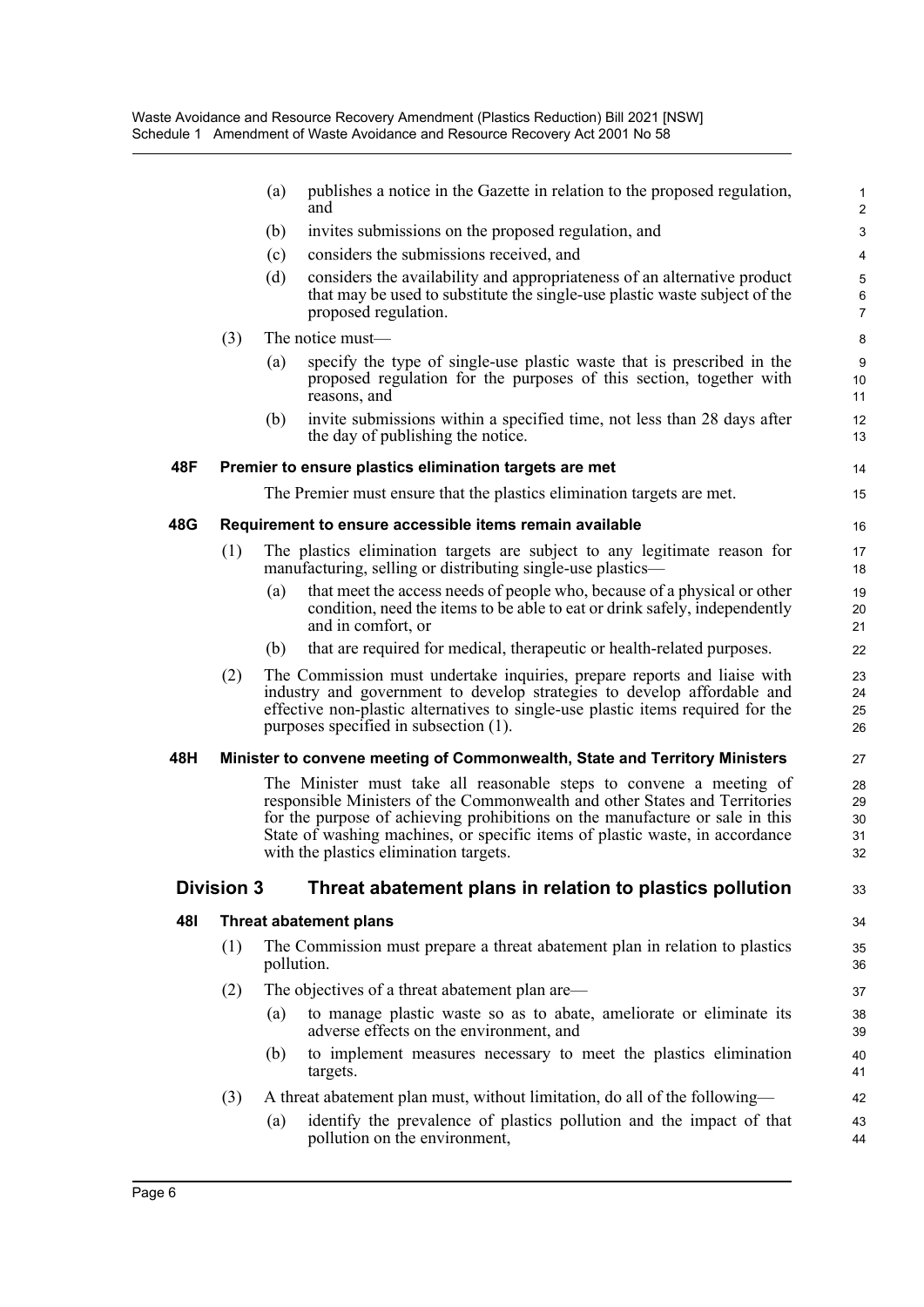|     | (b) | identify the action needed to abate, ameliorate or eliminate the effect of<br>plastics pollution and the timetable for taking that action,                                                         | $\mathbf 1$<br>$\overline{2}$ |
|-----|-----|----------------------------------------------------------------------------------------------------------------------------------------------------------------------------------------------------|-------------------------------|
|     | (c) | identify the organisations, including industry, government and<br>community organisations, that are responsible for the implementation<br>of the measures included in the plan,                    | $\mathsf 3$<br>4<br>5         |
|     | (d) | where practicable, provide a proposed timetable for the implementation<br>of the plan.                                                                                                             | 6<br>$\overline{7}$           |
| (4) |     | The Commission must prepare a draft threat abatement plan with the<br>assistance of stakeholders including government, scientific experts, industry,<br>non-government agencies and the community. | $\bf 8$<br>9<br>10            |
| (5) |     | As soon as practicable after preparing a draft threat abatement plan, the<br>Commission must—                                                                                                      | 11<br>12                      |
|     | (a) | give a copy of the draft plan to a public authority or industry<br>representative that the Commission considers is likely to be affected by<br>the plan, and                                       | 13<br>14<br>15                |
|     | (b) | give the public an opportunity to make written submissions on the draft<br>plan.                                                                                                                   | 16<br>17                      |
| (6) |     | The Commission must consider all written submissions received by the<br>Commission on or before the date specified for the receipt of public<br>submissions about the draft plan.                  | 18<br>19<br>20                |
| (7) |     | The Commission must publish a final threat abatement plan on its website and<br>in another way the Commission considers necessary to cause the plan to come<br>to the attention of the public.     | 21<br>22<br>23                |

(8) The Commission must review a threat abatement plan once every 3 years and prepare a further plan after the review in accordance with this section.

#### **48J Ministers and public authorities to implement threat abatement plans**

- (1) Ministers and public authorities, including the EPA, must take any appropriate action available to them to—
	- (a) implement measures included in a threat abatement plan for which they are responsible, and

24 25

- (b) make decisions not inconsistent with the provisions of the plan.
- (2) If the implementation of a threat abatement plan affects the statutory discretion of a Minister or public authority, this section does not operate to exclude the discretion.
- (3) However, the Minister or public authority must take the threat abatement plan into account.
- (4) This section does not operate to require or authorise any action by a Minister or public authority that is inconsistent with a statutory or other legal obligation of the Minister or public authority.

#### **48K Regulations for implementation and operation of threat abatement plan**

- (1) The regulations may make provision for or about the implementation and operation of a threat abatement plan in connection with an item of plastic waste, group of items of plastic waste or an industry in New South Wales.
- (2) The regulations may create offences relating to carrying out activities in contravention of a threat abatement plan.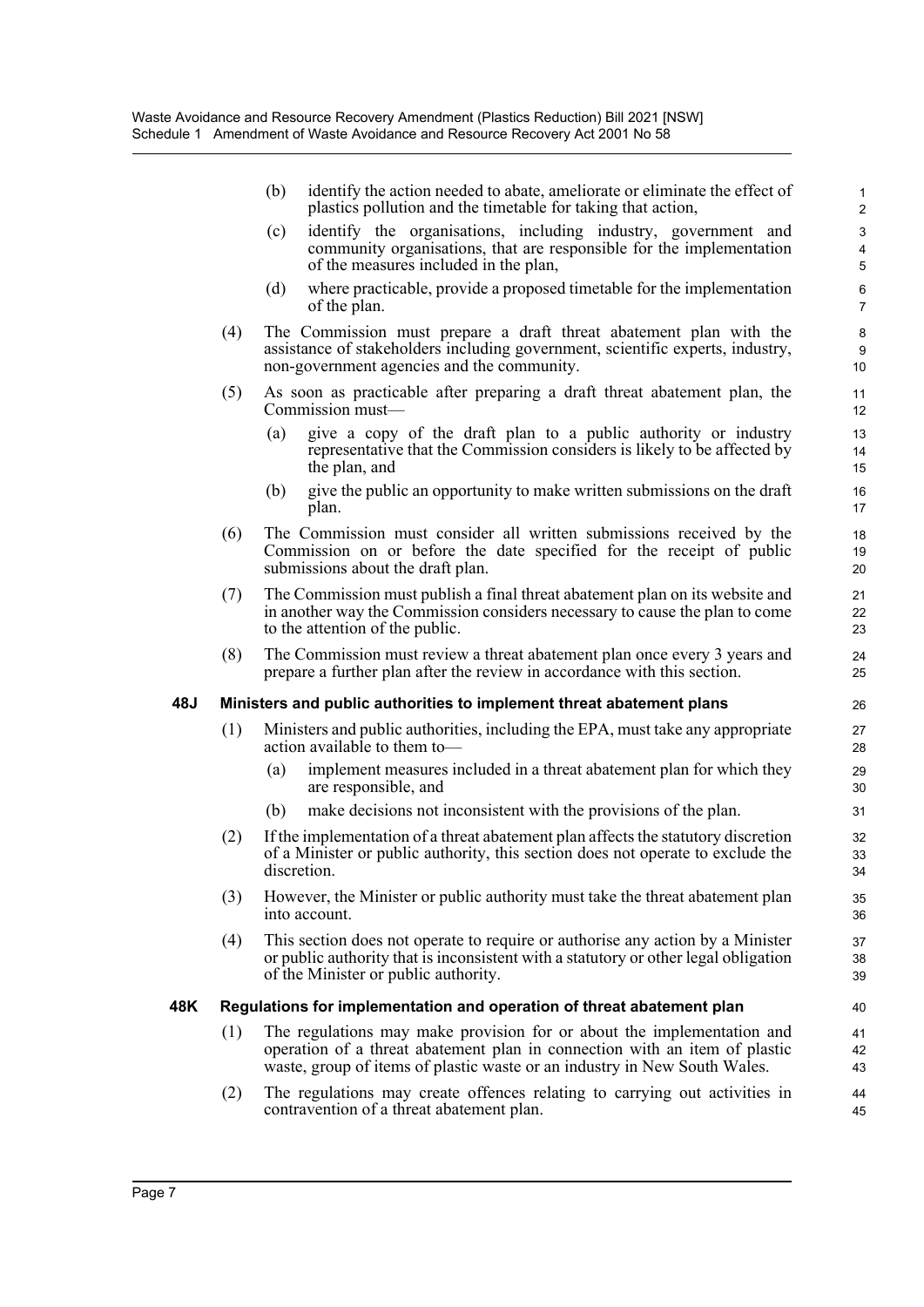| <b>Division 4</b> |     | <b>Plastics Reduction Commission</b>                                                                                                                                                                                                                                                                                                                                                                                                                                                                                | 1                                     |
|-------------------|-----|---------------------------------------------------------------------------------------------------------------------------------------------------------------------------------------------------------------------------------------------------------------------------------------------------------------------------------------------------------------------------------------------------------------------------------------------------------------------------------------------------------------------|---------------------------------------|
| 48L               |     | <b>Establishment of Commission</b>                                                                                                                                                                                                                                                                                                                                                                                                                                                                                  | $\overline{c}$                        |
|                   | (1) | A Plastics Reduction Commission is established by this Act.                                                                                                                                                                                                                                                                                                                                                                                                                                                         | 3                                     |
|                   | (2) | The Commission is a body corporate.                                                                                                                                                                                                                                                                                                                                                                                                                                                                                 | 4                                     |
|                   | (3) | The functions of the Commission are exercisable by the Commissioner.                                                                                                                                                                                                                                                                                                                                                                                                                                                | 5                                     |
|                   | (4) | Any act, matter or thing done in the name of, or on behalf of, the Commission<br>by the Commissioner, or with the authority of the Commissioner, is taken to<br>have been done by the Commission.                                                                                                                                                                                                                                                                                                                   | 6<br>$\overline{7}$<br>8              |
|                   | (5) | Persons may be employed in the Public Service under the <i>Government Sector</i><br><i>Employment Act 2013</i> to enable the Commission to exercise its functions.<br>Note. Section 59 of the Government Sector Employment Act 2013 provides that the<br>persons so employed, or whose services the Commission makes use of, may be<br>referred to as officers or employees, or members of staff, of the Commission.<br>Section 47A of the Constitution Act 1902 precludes the Commission from employing<br>people. | 9<br>10<br>11<br>12<br>13<br>14<br>15 |
| 48M               |     | <b>Commissioner</b>                                                                                                                                                                                                                                                                                                                                                                                                                                                                                                 | 16                                    |
|                   | (1) | The Governor may appoint a Commissioner for the Commission.                                                                                                                                                                                                                                                                                                                                                                                                                                                         | 17                                    |
|                   | (2) | A person appointed under subsection $(1)$ must have expertise in at least one of<br>the following areas—                                                                                                                                                                                                                                                                                                                                                                                                            | 18<br>19                              |
|                   |     | (a)<br>waste management,                                                                                                                                                                                                                                                                                                                                                                                                                                                                                            | 20                                    |
|                   |     | (b)<br>community engagement,                                                                                                                                                                                                                                                                                                                                                                                                                                                                                        | 21                                    |
|                   |     | manufacturing,<br>(c)                                                                                                                                                                                                                                                                                                                                                                                                                                                                                               | 22                                    |
|                   |     | non-plastic manufacturing,<br>(d)                                                                                                                                                                                                                                                                                                                                                                                                                                                                                   | 23                                    |
|                   |     | waste avoidance,<br>(e)                                                                                                                                                                                                                                                                                                                                                                                                                                                                                             | 24                                    |
|                   |     | (f)<br>commercial retail product design,                                                                                                                                                                                                                                                                                                                                                                                                                                                                            | 25                                    |
|                   |     | sustainability.<br>(g)                                                                                                                                                                                                                                                                                                                                                                                                                                                                                              | 26                                    |
|                   | (3) | The Commissioner has the functions conferred or imposed on the<br>Commissioner by or under this or another Act.                                                                                                                                                                                                                                                                                                                                                                                                     | 27<br>28                              |
|                   | (4) | Schedule 5 contains provisions relating to the Commissioner.                                                                                                                                                                                                                                                                                                                                                                                                                                                        | 29                                    |
| 48N               |     | <b>Assistant Commissioners</b>                                                                                                                                                                                                                                                                                                                                                                                                                                                                                      | 30                                    |
|                   |     | (1) The Commissioner may, with the concurrence of the Minister, appoint<br>3 Assistant Commissioners for the Commission.                                                                                                                                                                                                                                                                                                                                                                                            | 31<br>32                              |
|                   | (2) | An Assistant Commissioner appointed under subsection (1) must have<br>expertise in at least one of the following areas—                                                                                                                                                                                                                                                                                                                                                                                             | 33<br>34                              |
|                   |     | (a)<br>waste management,                                                                                                                                                                                                                                                                                                                                                                                                                                                                                            | 35                                    |
|                   |     | community engagement,<br>(b)                                                                                                                                                                                                                                                                                                                                                                                                                                                                                        | 36                                    |
|                   |     | manufacturing,<br>(c)                                                                                                                                                                                                                                                                                                                                                                                                                                                                                               | 37                                    |
|                   |     | non-plastic manufacturing,<br>(d)                                                                                                                                                                                                                                                                                                                                                                                                                                                                                   | 38                                    |
|                   |     | waste avoidance,<br>(e)                                                                                                                                                                                                                                                                                                                                                                                                                                                                                             | 39                                    |
|                   |     | (f)<br>commercial retail product design,                                                                                                                                                                                                                                                                                                                                                                                                                                                                            | 40                                    |
|                   |     | sustainability.<br>(g)                                                                                                                                                                                                                                                                                                                                                                                                                                                                                              | 41                                    |
|                   | (3) | An Assistant Commissioner has the functions conferred or imposed on the<br>Assistant Commissioner by or under this or another Act.                                                                                                                                                                                                                                                                                                                                                                                  | 42<br>43                              |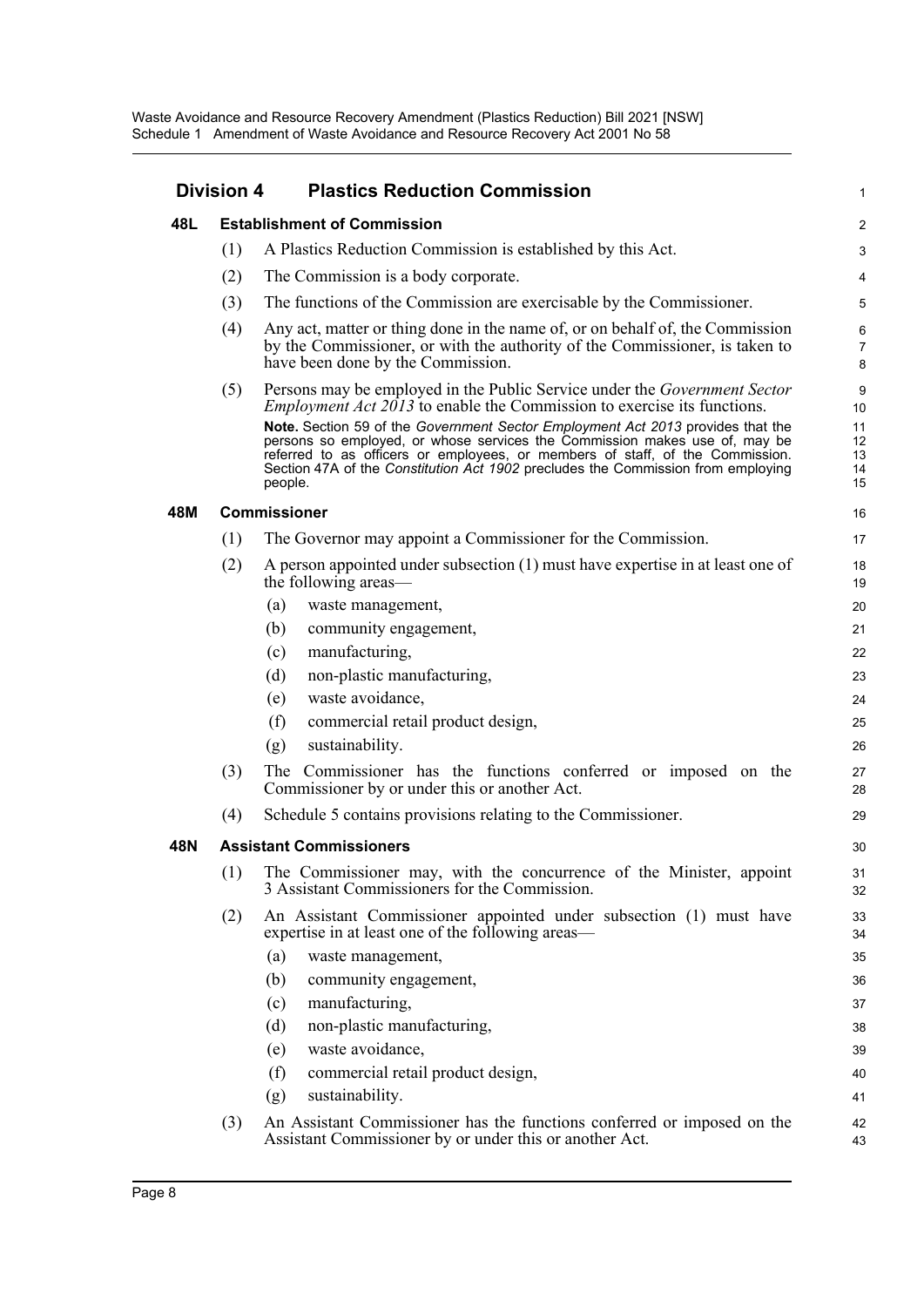|     | (4) |     | An Assistant Commissioner must assist the Commissioner as the<br>Commissioner requires.                                                                                                                                                                                                           | $\mathbf{1}$<br>$\overline{c}$ |
|-----|-----|-----|---------------------------------------------------------------------------------------------------------------------------------------------------------------------------------------------------------------------------------------------------------------------------------------------------|--------------------------------|
|     | (5) |     | Schedule 5 contains provisions relating to an Assistant Commissioner.                                                                                                                                                                                                                             | 3                              |
| 48O |     |     | <b>Ministerial control</b>                                                                                                                                                                                                                                                                        | 4                              |
|     |     |     | The Commission is subject to the control and direction of the Minister, other<br>than in relation to the preparation and contents of an advice, report or<br>recommendation of the Commission.                                                                                                    | 5<br>$\,6$<br>$\overline{7}$   |
| 48P |     |     | <b>Functions of Commission</b>                                                                                                                                                                                                                                                                    | 8                              |
|     | (1) |     | The Commission has the general function of providing the Minister with<br>independent advice on the management of plastics pollution.                                                                                                                                                             | 9<br>10                        |
|     | (2) |     | The Commission has the following specific functions—                                                                                                                                                                                                                                              | 11                             |
|     |     | (a) | to recommend State-wide standards and mechanisms to reduce plastics<br>pollution,                                                                                                                                                                                                                 | 12<br>13                       |
|     |     | (b) | to liaise with industry in the preparation of plans and measures to meet<br>the plastics elimination targets,                                                                                                                                                                                     | 14<br>15                       |
|     |     | (c) | to undertake inquiries on plastic waste education programs in schools<br>and communities and to advise the Minister on how plastic waste<br>education can be delivered and supported,                                                                                                             | 16<br>17<br>18                 |
|     |     | (d) | to undertake audits of government and industry compliance with the<br>plastics elimination targets and recommend appropriate actions,<br>including plastic waste reduction plans,                                                                                                                 | 19<br>20<br>21                 |
|     |     | (e) | to coordinate the gathering of information on the sources and impact of<br>plastics pollution,                                                                                                                                                                                                    | 22<br>23                       |
|     |     | (f) | to undertake inquiries on plastics pollution as required by the Minister,                                                                                                                                                                                                                         | 24                             |
|     |     | (g) | to advise the Minister on matters relating to meeting the plastics<br>elimination targets,                                                                                                                                                                                                        | 25<br>26                       |
|     |     | (h) | to advise the Minister on the implementation of extended producer<br>responsibility schemes, within the meaning of Part 4, in relation to<br>specific plastic waste, including a scheme for product stewardship to<br>ensure better environmental and social outcomes through improved<br>design, | 27<br>28<br>29<br>30<br>31     |
|     |     | (i) | other functions relating to the management of plastics that the<br>Commission considers appropriate.                                                                                                                                                                                              | 32<br>33                       |
|     | (3) |     | The Commission has other functions that are conferred or imposed on it by or<br>under this or any other Act.                                                                                                                                                                                      | 34<br>35                       |
| 48Q |     |     | <b>Annual reports of Commission to Parliament</b>                                                                                                                                                                                                                                                 | 36                             |
|     | (1) |     | The Commission is required to prepare, within the period of 4 months after<br>30 June in each year, a report of the Commission's operations during the year<br>ending on that 30 June and provide the report to the Presiding Officer of each<br>House of Parliament.                             | 37<br>38<br>39<br>40           |
|     | (2) |     | A report by the Commission under this section must include—                                                                                                                                                                                                                                       | 41                             |
|     |     | (a) | an evaluation of the progress of the Minister in meeting the plastics<br>elimination targets, and                                                                                                                                                                                                 | 42<br>43                       |
|     |     | (b) | a description of the Commission's activities during that year in relation<br>to each of the Commission's functions under this Part.                                                                                                                                                               | 44<br>45                       |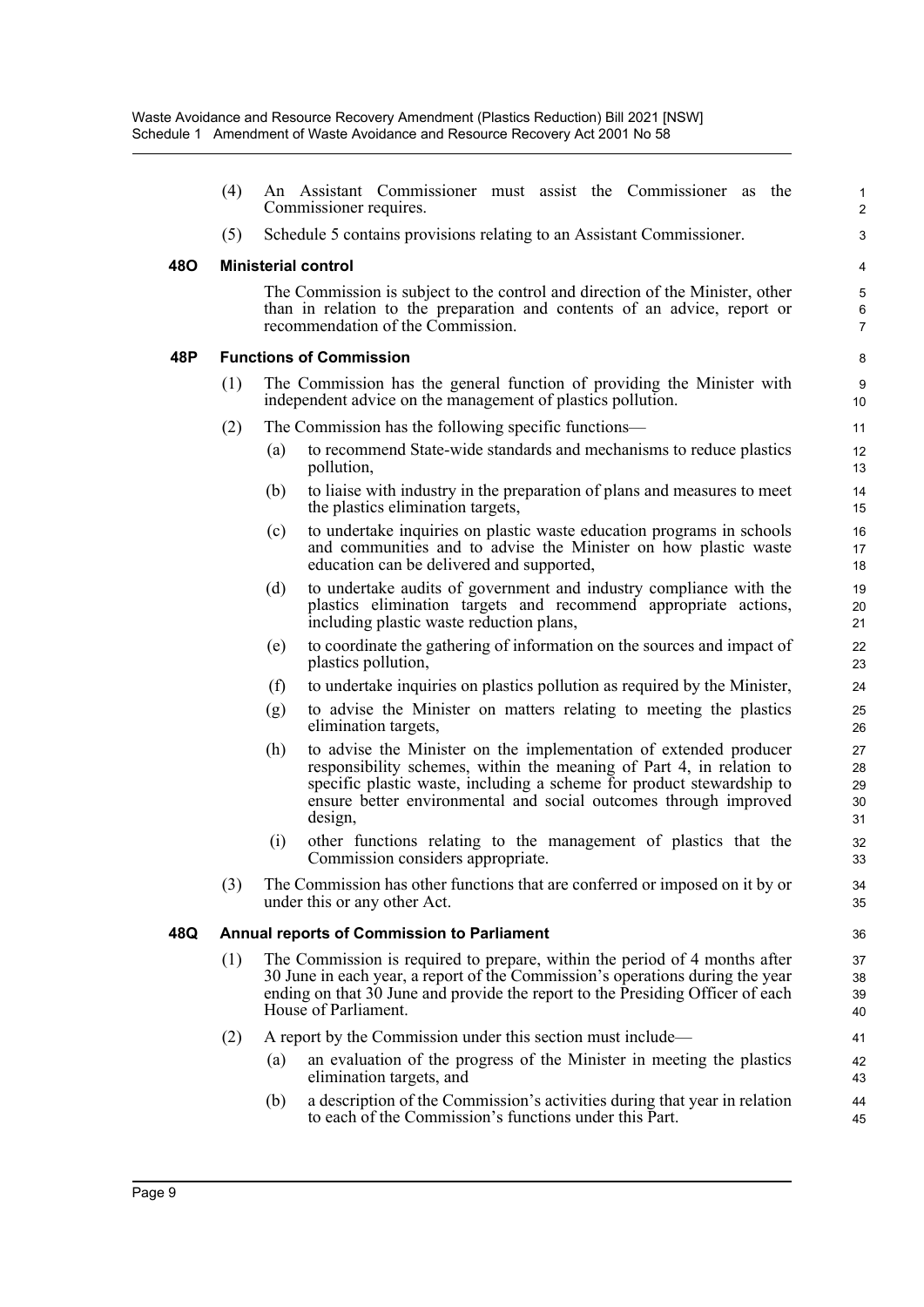|     | (3)               | A copy of a report provided to the Presiding Officer of a House of Parliament<br>under this section must be laid before the House within 15 sitting days of the<br>House after it is received by the Presiding Officer.                                                                         | $\mathbf{1}$<br>$\sqrt{2}$<br>$\mathbf{3}$ |
|-----|-------------------|-------------------------------------------------------------------------------------------------------------------------------------------------------------------------------------------------------------------------------------------------------------------------------------------------|--------------------------------------------|
|     | (4)               | The Commission may include in a report a recommendation that the report be<br>made public immediately.                                                                                                                                                                                          | 4<br>5                                     |
|     | (5)               | If a report includes a recommendation by the Commission that the report be<br>made public immediately, a Presiding Officer of a House of Parliament may<br>make it public whether or not the House is in session and whether or not the<br>report has been laid before the House.               | $\,6$<br>$\overline{7}$<br>$\bf 8$<br>9    |
|     | (6)               | If the report referred to in subsection $(5)$ is made public by a Presiding Officer<br>of a House of Parliament before it is laid before the House, the report attracts<br>the same privileges and immunities as if the report was laid before the House.                                       | 10<br>11<br>12                             |
|     | (7)               | A Presiding Officer is not required to inquire whether any or all conditions<br>have been satisfied in relation to a report purporting to have been made and<br>provided in accordance with this section.                                                                                       | 13<br>14<br>15                             |
| 48R |                   | <b>Assistance to Commission</b>                                                                                                                                                                                                                                                                 | 16                                         |
|     | (1)               | The Commission may enter into arrangements with a government agency or<br>other body or person, including the engagement of consultants and the<br>appointment of an advisory committee, for the provision of assistance to the<br>Commission in connection with the exercise of its functions. | 17<br>18<br>19<br>20                       |
|     | (2)               | The Commission may obtain advice from an advisory committee appointed by<br>the Commission.                                                                                                                                                                                                     | 21<br>22                                   |
| 48S |                   | <b>Delegation of Commission's functions</b>                                                                                                                                                                                                                                                     | 23                                         |
|     |                   | The Commission may delegate its functions, other than this power of<br>delegation, to-                                                                                                                                                                                                          | 24<br>25                                   |
|     |                   | an Assistant Commissioner, or<br>(a)                                                                                                                                                                                                                                                            | 26                                         |
|     |                   | a member of staff of the Commission, or<br>(b)                                                                                                                                                                                                                                                  | 27                                         |
|     |                   | a committee appointed by the Commission.<br>(c)                                                                                                                                                                                                                                                 | 28                                         |
|     |                   | <b>Section 56 Regulations</b>                                                                                                                                                                                                                                                                   | 29                                         |
|     |                   | Insert after section $56(1)$ —                                                                                                                                                                                                                                                                  | 30                                         |
|     | (1A)              | In particular, the regulations may make provision for or about the disclosure<br>of pecuniary interests by—                                                                                                                                                                                     | 31<br>32                                   |
|     |                   | the Commissioner for the Plastics Reduction Commission, and<br>(a)                                                                                                                                                                                                                              | 33                                         |
|     |                   | an Assistant Commissioner for the Plastics Reduction Commission.<br>(b)                                                                                                                                                                                                                         | 34                                         |
|     | <b>Schedule 5</b> |                                                                                                                                                                                                                                                                                                 | 35                                         |
|     |                   | Insert after Schedule 4-                                                                                                                                                                                                                                                                        | 36                                         |
|     |                   |                                                                                                                                                                                                                                                                                                 |                                            |
|     | <b>Schedule 5</b> | <b>Provisions relating to Commissioner and</b><br><b>Assistant Commissioners for Plastics</b>                                                                                                                                                                                                   | 37                                         |
|     |                   | <b>Reduction Commission</b>                                                                                                                                                                                                                                                                     | 38                                         |
|     |                   |                                                                                                                                                                                                                                                                                                 | 39                                         |
|     |                   | sections $48M(4)$ and $48N(5)$                                                                                                                                                                                                                                                                  | 40                                         |

 $[2]$ 

[3]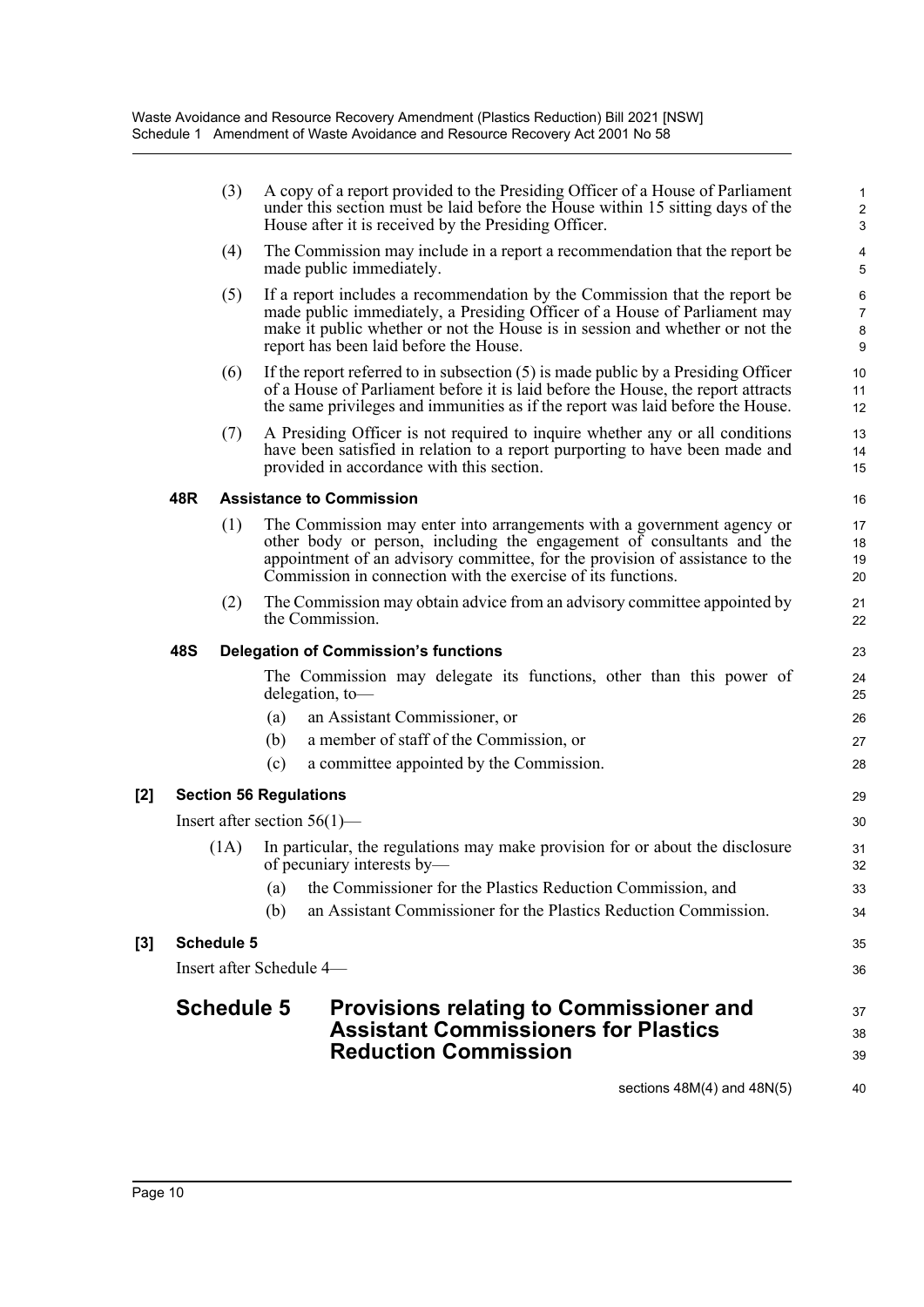#### **1 Acting Commissioner or Assistant Commissioner**

(1) The Minister may appoint a person to act in the office of Commissioner during the illness or absence of the Commissioner.

- (2) The Commissioner may, with the concurrence of the Minister, appoint a person to act in the office of an Assistant Commissioner.
- (3) A person, while acting in the office of Commissioner or an Assistant Commissioner under this clause, has all of the functions of the Commissioner or Assistant Commissioner.
- (4) A power to appoint a person to an office under this clause includes the power to remove the person from that office at any time.
- (5) A person acting under this clause is entitled to be paid remuneration, including travelling and subsistence allowances, that the Minister may from time to time determine in relation to the person.
- (6) For the purposes of this clause—
	- (a) a vacancy in the office of Commissioner or an Assistant Commissioner is to be regarded as an absence from the office of the Commissioner or Assistant Commissioner, and
	- (b) during any period when an Assistant Commissioner acts in the office of Commissioner under this clause, the Assistant Commissioner is to be regarded as absent from office as Assistant Commissioner.

#### **2 Basis of offices**

- (1) The office of Commissioner or an Assistant Commissioner may be a full-time office or part-time office, according to the terms of appointment.
- (2) The holder of a full-time office is required to hold it on that basis, except to the extent permitted by the Minister.

#### **3 Terms of office**

- (1) Subject to this Act, the Commissioner or an Assistant Commissioner holds office for the period, not exceeding 5 years, specified in the instrument of appointment.
- (2) The Commissioner or an Assistant Commissioner may be re-appointed after the period specified in the instrument of appointment has ended.
- (3) The instrument of appointment of an Assistant Commissioner may provide that the person holds office until the first of the following occurrences—
	- (a) the expiry of a specified period, not exceeding 5 years,
	- (b) the completion by the Assistant Commissioner of a specified report, audit or inquiry.

#### **4 Remuneration**

- (1) A full-time Commissioner or Assistant Commissioner is entitled to be paid—
	- (a) remuneration in accordance with the *Statutory and Other Offices Remuneration Act 1975*, and
	- (b) travelling and subsistence allowances that the Minister may from time to time determine in relation to the person.
- (2) A part-time Commissioner or Assistant Commissioner is entitled to be paid remuneration, including travelling and subsistence allowances, that the Minister may from time to time determine in relation to the person.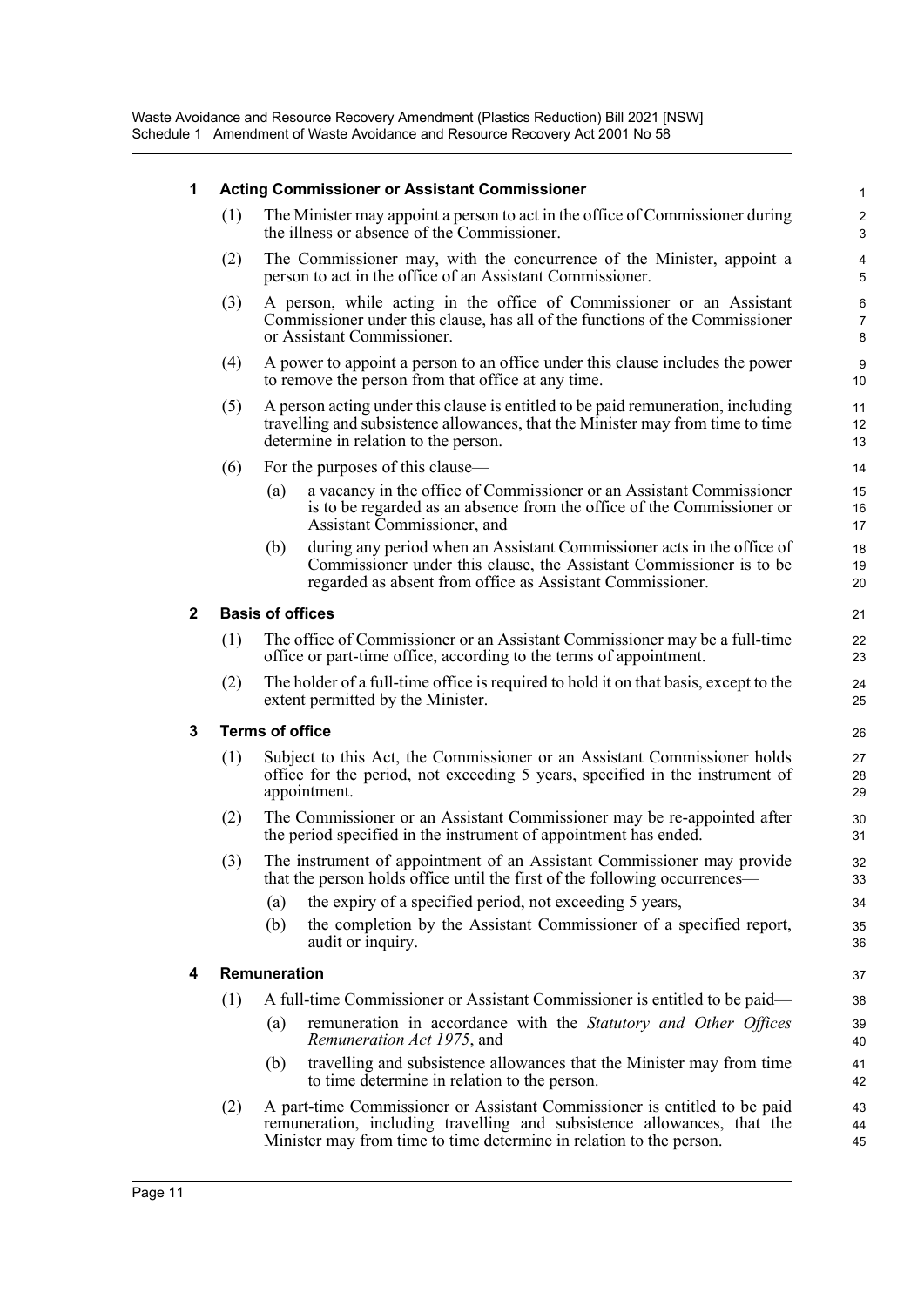Waste Avoidance and Resource Recovery Amendment (Plastics Reduction) Bill 2021 [NSW] Schedule 1 Amendment of Waste Avoidance and Resource Recovery Act 2001 No 58

#### **5 Vacancy in office**

| (1) | The office of the Commissioner or an Assistant Commissioner becomes |  |
|-----|---------------------------------------------------------------------|--|
|     | vacant if the person—                                               |  |

- (a) dies, or
- (b) completes a term of office and is not re-appointed, or
- (c) resigns from the office by instrument in writing addressed to the Minister, or

- (d) is removed from office by the Minister under this clause or the Governor under Part 6 of the *Government Sector Employment Act 2013*, or
- (e) becomes bankrupt, applies to take the benefit of any law for the relief of bankrupt or insolvent debtors, compounds with the person's creditors or makes an assignment of the person's remuneration for the person's benefit, or
- (f) becomes a mentally incapacitated person, or
- (g) is convicted in New South Wales of an offence that is punishable by a term of imprisonment for 12 months or more or is convicted elsewhere than in New South Wales of an offence that, if committed in New South Wales, would be an offence so punishable.
- (2) The Minister may remove the Commissioner or an Assistant Commissioner from office for misbehaviour, incompetence or incapacity.

#### **6 Filling of vacancy**

- (1) If the office of Commissioner becomes vacant, a person is, subject to this Act, to be appointed to fill the vacancy.
- (2) If the office of an Assistant Commissioner becomes vacant, a person may, subject to this Act, be appointed to fill the vacancy.

#### **7 Effect of certain other Acts**

- (1) The offices of Commissioner and Assistant Commissioner are statutory offices and the provisions of the *Government Sector Employment Act 2013* relating to the employment of Public Service employees do not apply to those offices.
- (2) If, by or under an Act, a prescribed provision is made, the provision does not operate to—
	- (a) disqualify the person from holding that office and the office of a part-time Commissioner or Assistant Commissioner, or
	- (b) from accepting and keeping remuneration payable to the person under this Act as a part-time Commissioner or Assistant Commissioner.

#### (3) In this clause—

#### *prescribed provision* means a provision—

- (a) requiring a person who is the holder of a specified office to devote the whole of the person's time to the duties of that office, or
- (b) prohibiting the person from engaging in employment outside the duties of that office.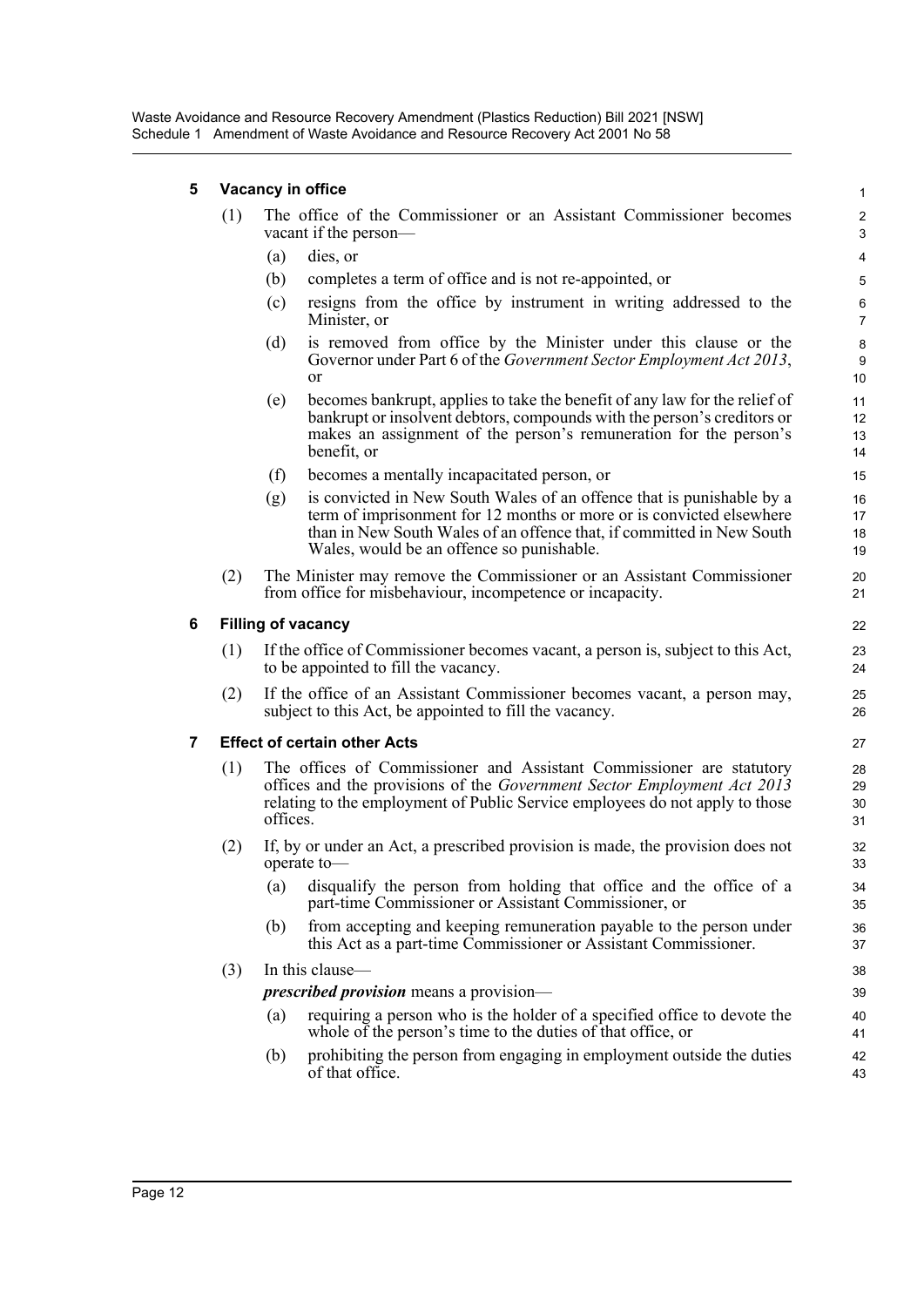Waste Avoidance and Resource Recovery Amendment (Plastics Reduction) Bill 2021 [NSW] Schedule 1 Amendment of Waste Avoidance and Resource Recovery Act 2001 No 58

### **8 Personal liability**

| <b>Personal liability</b><br>1 |                                                                                        |                |  |
|--------------------------------|----------------------------------------------------------------------------------------|----------------|--|
| (1)                            | A protected person is not personally subject to any liability for anything<br>$done$ — | 2<br>3         |  |
|                                | in good faith, and<br>(a)                                                              | $\overline{4}$ |  |
|                                | for the purpose of exercising functions under this Act.<br>(b)                         | 5              |  |
| (2)                            | The liability instead attaches to the Crown.                                           |                |  |
| (3)                            | In this section—                                                                       | 7              |  |
|                                | <i>done</i> includes omitted to be done.                                               | 8              |  |
|                                | <i>liability</i> means civil liability and includes action, claim or demand.           | 9              |  |
|                                | <i>protected person</i> means—                                                         | 10             |  |
|                                | the Commission, the Commissioner or an Assistant Commissioner, or<br>(a)               | 11             |  |
|                                | a person acting under the direction of the Commission.<br>(b)                          | 12             |  |